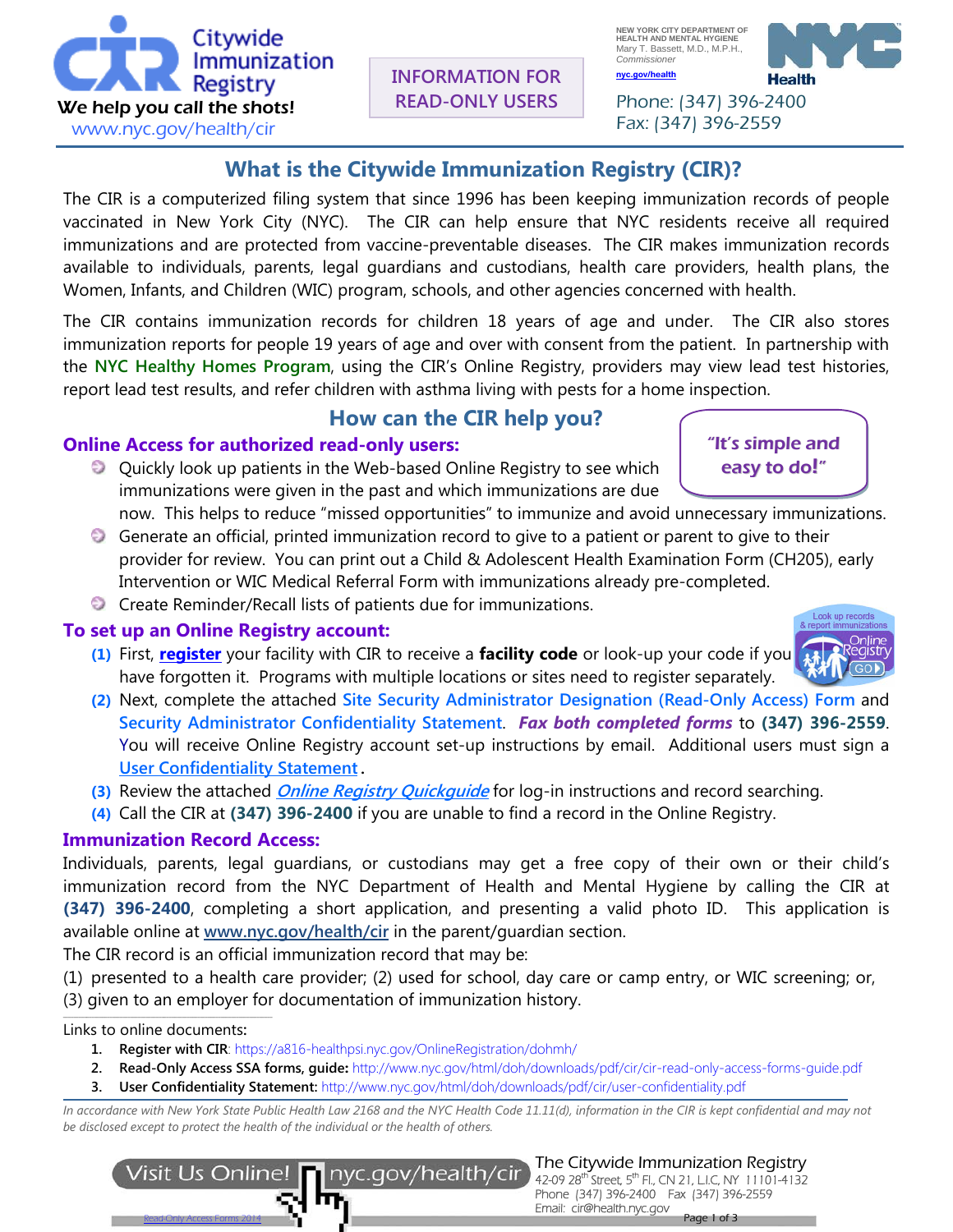



## Site Security Administrator Designation Form (Read-Only Access)

To access the Online Registry, each health care facility or private practice needs to designate a **Site Security Administrator (User Manager)**. The CIR assigns a username to the Security Administrator, who can then set up additional user accounts for staff members at this site. If the Security Administrator is not the supervising physician, he/she needs to register under the license number of a supervising physician, physician assistant, or nurse practitioner. Steps for completing the form below:

- 1. Assign a Designated Security Administrator:
	- a. Print name and title of the designated Security Administrator.
	- b. Print name of facility and your facility code, which is the code you were given for reporting purposes. (If you do not have a code or if you have forgotten your code please visit [www.nyc.gov/health/cir](http://www.nyc.gov/health/cir) and click on the link ["Register."](mailto:Register) Or go to: <https://a816-healthpsi.nyc.gov/OnlineRegistration>. You may also contact us by email at [cir@health.nyc.gov,](mailto:cir@health.nyc.gov) or call **(347) 396-2400** for instructions.)
	- c. Print your facility address. Print your phone number, fax and email address. All items are required.
- 2. Print the name and title of the person in charge of the facility, such as Director, CEO, or physician in charge, who is authorizing the Site Security Administrator. The signature and license number of a supervising physician, physician's assistant, or nurse practitioner is required.
- 3. Once you have completed this form, mail or fax **both** this form, along with the attached signed *Security Administrator Confidentiality Statement for Online Access* to the CIR at the address below*.* Attach a copy of your facility letterhead. Letterhead is required to process your request.
- 4. Upon receipt of these forms, the CIR will contact the site by email to provide the Security Administrator with a username and a time-sensitive link to password set-up instructions.

#### **PLEASE PRINT:**

|                            | Number and Street Name                                       |  |  |                                                                                                                    |     |
|----------------------------|--------------------------------------------------------------|--|--|--------------------------------------------------------------------------------------------------------------------|-----|
|                            | Borough                                                      |  |  | State                                                                                                              | ZIP |
|                            |                                                              |  |  |                                                                                                                    |     |
|                            |                                                              |  |  |                                                                                                                    |     |
|                            | Name and title of person authorizing Security Administrator: |  |  |                                                                                                                    |     |
|                            |                                                              |  |  |                                                                                                                    |     |
|                            |                                                              |  |  |                                                                                                                    |     |
|                            |                                                              |  |  |                                                                                                                    |     |
|                            |                                                              |  |  |                                                                                                                    |     |
|                            |                                                              |  |  |                                                                                                                    |     |
| <b>FOR OFFICIAL USE:</b>   |                                                              |  |  |                                                                                                                    |     |
|                            |                                                              |  |  |                                                                                                                    |     |
|                            |                                                              |  |  | Visit Us Online! nyc.gov/health/cir The Citywide Immunization Registry<br>Phone (347) 396-2400  Fax (347) 396-2559 |     |
| ead-Only Access Forms 2014 |                                                              |  |  | Email: cir@health.nyc.gov<br>Email: cir@health.nyc.gov                                                             |     |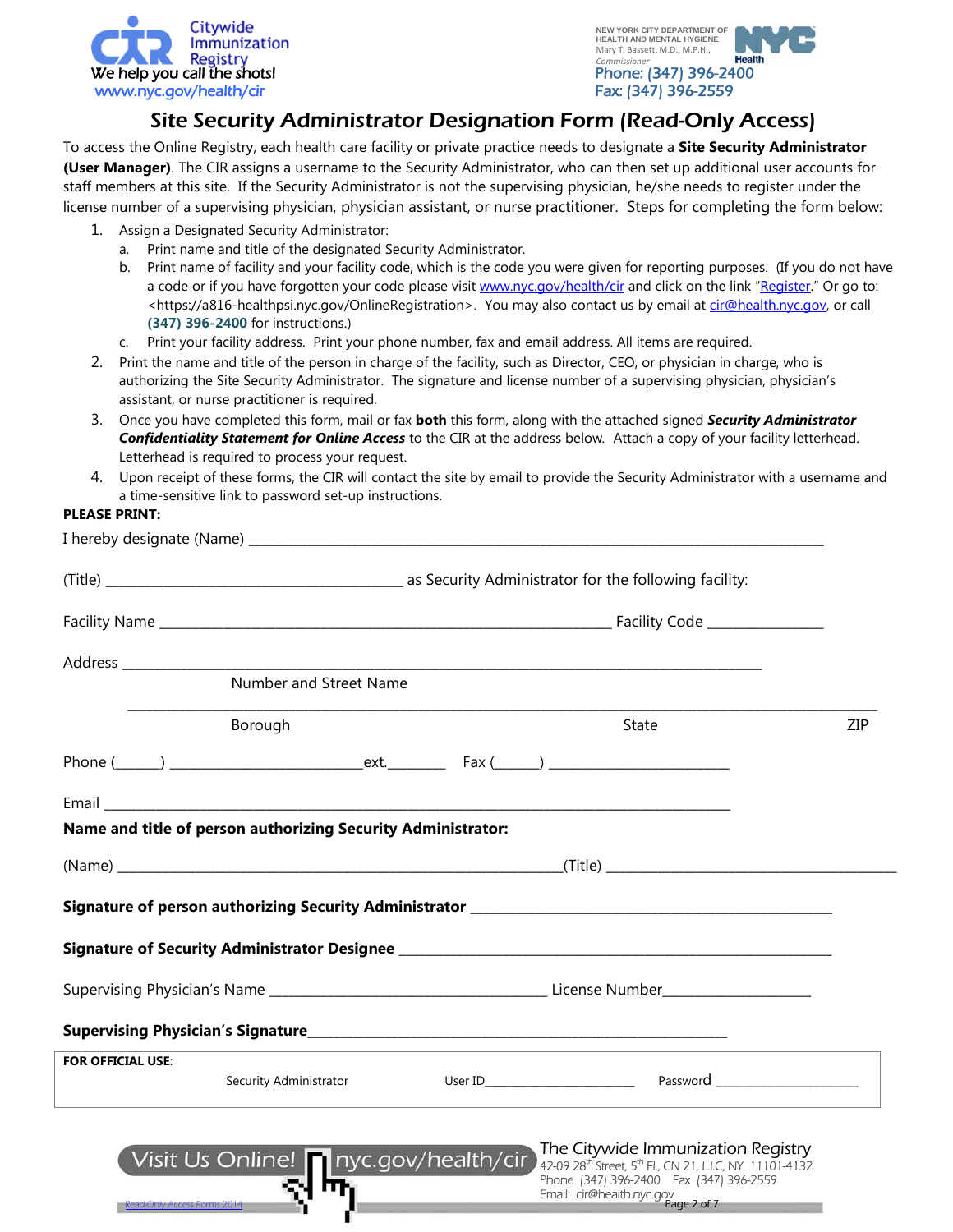



### **Site Security Administrator Confidentiality Statement for Access to the Online Registry**

**Please read this statement carefully**. **Make sure that you ask your Department of Health and Mental Hygiene Immunization Registry Security Administrator for clarification about anything you don't understand, then sign the Agreement. Refusal to sign the Agreement will result in immediate denial of access to Department of Health and Mental Hygiene records.**

**Everyone who has access to Department medical and personal records is required by law to safeguard the confidentiality of personal health and other information contained in these records (the "Confidential Information"). Unauthorized disclosure of Confidential Information is a violation of New York City Health Code Section 11.11 and state law, subject to civil and/or criminal prosecution, penalties, forfeitures and legal action. See Section 558(e) of the City Charter and Section 3.11 of the New York City Health Code. Former employees of the facility or of the health care provider must continue to comply with confidentiality requirements after leaving employment.**

#### **In the course of accessing an immunization or lead test record, or adding an immunization to the Online Registry, an authorized user MAY NOT:**

1. Examine or read any document or computer record from the Online Registry containing confidential information, except on a "Need to Know" basis; that is, if required to do so in the course of official duties.

2. Remove from a job site or copy any document or computer record containing confidential information unless authorized to do so, and if required in the course of official duties.

3. Discuss the content of documents containing confidential information examined with any person unless both persons have authorization to do so.

- 4. Discriminate, abuse or take any adverse action with respect to a person to whom the confidential information pertains.
- 5. Create and distribute usernames and passwords for unauthorized users.

6. Reveal or share individual personal computer access identification or passwords with other persons, even if such persons are also authorized to have computer access.

7. Compile any aggregate data or statistics from the program database except as authorized by the director of the Immunization Registry and/or Lead Poisoning Prevention Program.

8. Contact a person who is the subject of any Department record except on official business, in the course of official duties.

**The above restrictions apply to both screen displays and printed data. Any printed patient record shall be treated as confidential medical data.**

#### **Agreement**

**I have read and understand the above statement and the attached protocol. I agree to keep strictly confidential all Confidential Information I receive from the records of the Department of Health and Mental Hygiene Online Registry in the course of my employment at ... I understand fully the consequences to me if I disclose Confidential Information without necessary authorization. I have discussed, and will continue to discuss, with the Department of Health and Mental Hygiene Online Registry Security Administrator any questions I have about what is confidential or to whom I may reveal Confidential Information.**

| DATED: _____________________                                                                                                   |                                                                                                                                                                                                                                |  |  |
|--------------------------------------------------------------------------------------------------------------------------------|--------------------------------------------------------------------------------------------------------------------------------------------------------------------------------------------------------------------------------|--|--|
| Mail or Fax to:                                                                                                                | PRINT NAME: THE RESERVE THAT IS NOT THE RESERVE THAT IS NOT THE RESERVE THAT IS NOT THE RESERVE THAT IS NOT THE RESERVE THAT IS NOT THE RESERVE THAT IS NOT THE RESERVE THAT IS NOT THE RESERVE THAT IS NOT THE RESERVE THAT I |  |  |
| Citywide Immunization Registry<br>42-09 28 <sup>th</sup> Street, 5 <sup>th</sup> Fl., CN 21<br>Long Island City, NY 11101-4132 |                                                                                                                                                                                                                                |  |  |
| Phone (347) 396-2400/ Fax (347) 396-2559                                                                                       | ADDRESS: AND THE CONTROL OF THE CONTROL OF THE CONTROL OF THE CONTROL OF THE CONTROL OF THE CONTROL OF THE CONTROL OF THE CONTROL OF THE CONTROL OF THE CONTROL OF THE CONTROL OF THE CONTROL OF THE CONTROL OF THE CONTROL OF |  |  |
|                                                                                                                                | PHONE (ext.): FAX:                                                                                                                                                                                                             |  |  |
|                                                                                                                                |                                                                                                                                                                                                                                |  |  |
| Visit Us Online! nyc.gov/health/cir<br>ead-Only Access Forms 2014                                                              | The Citywide Immunization Registry<br>42-09 28 <sup>th</sup> Street, 5 <sup>th</sup> Fl., CN 21, LI.C, NY 11101-4132<br>Phone (347) 396-2400  Fax (347) 396-2559<br>Email: cir@health.nyc.gov                                  |  |  |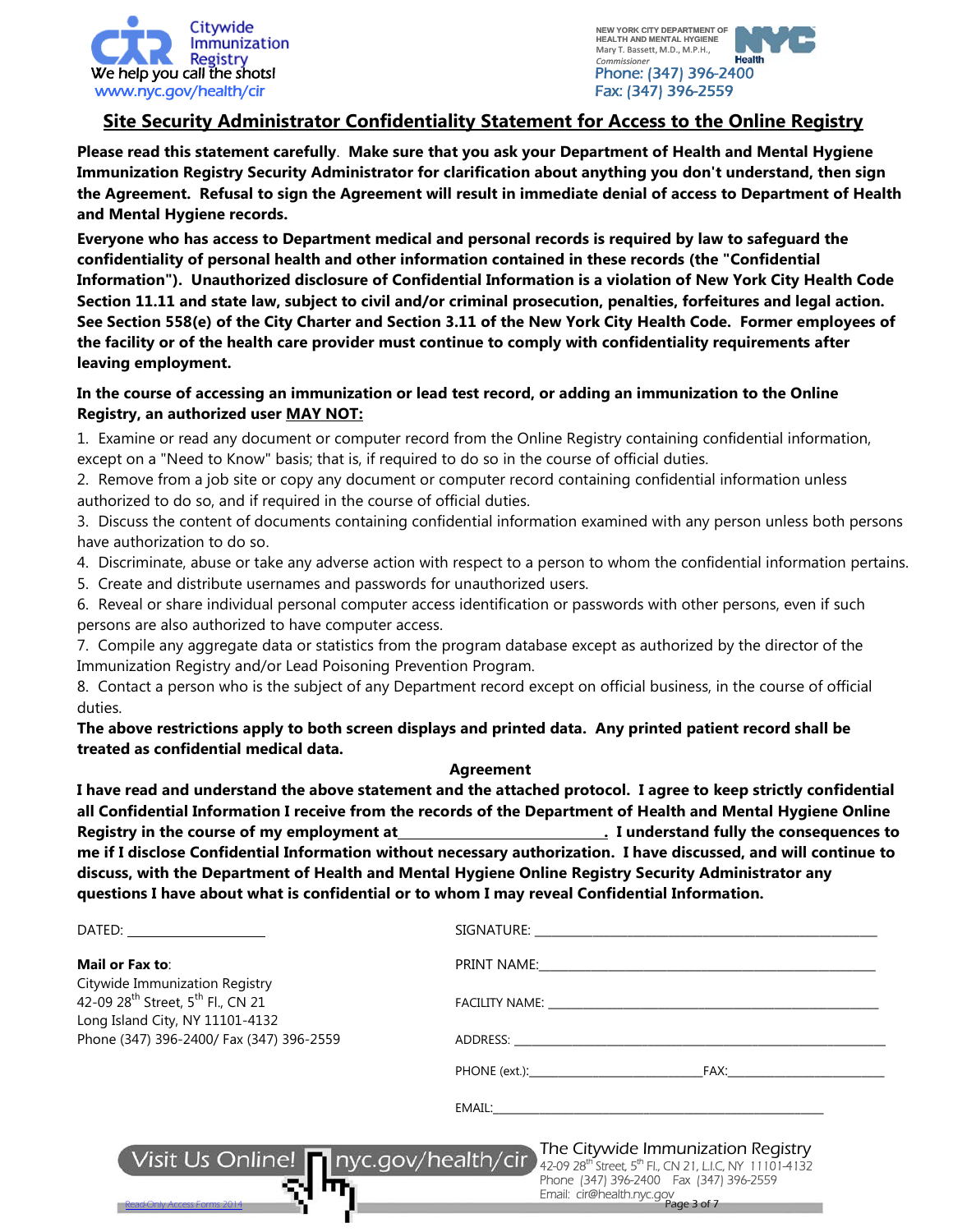



### **ONLINE REGISTRY ACCEPTABLE USE PROTOCOL**

This Acceptable Use Protocol (AUP) is for use of the Online Registry (OR).

Access to the OR is provided by the Immunization Registry solely for the purpose of obtaining immunization information, obtaining lead test information, and adding immunization records to the Registry. The Registry should not be used in connection with any personal or non-Registry matters.

All users of the OR have the responsibility of using their access in a professional manner. Compliance with this AUP is mandatory.

Use of the OR for activities that are unacceptable under this AUP will result in removal of the user's access to the OR. The Citywide Immunization Registry and/or Lead Poisoning Prevention Program reserve the right to review violations on a case-by-case basis.

### **System Security Measures to be followed by all Security Administrators of the OR:**

**1. The security of the Online Registry is of the highest priority. System security is essential for the effective and efficient operation of the system. It is the responsibility of the Security Administrator (and authorized users) to maintain the highest possible degree of system security. If a security problem is discovered, it should be reported by telephone to the Department of Health and Mental Hygiene Online Registry Security Administrator immediately.** 

### **2. Passwords:**

**Choose passwords that are not easy to guess or to find using a password decoding program. A combination of 8 or more characters, with at least one number and one upper case letter, should be selected.**

**3. Keep the password confidential; do not write it down.**

**4. Change passwords regularly (every 90 days is suggested).**

**5. If a password has been lost, stolen, or has been otherwise obtained by another person, or if a user has any reason to believe that someone has obtained unauthorized access to the OR, it is the responsibility of the Security Administrator to immediately notify the Department of Health and Mental Hygiene Online Registry Security Administrator.**

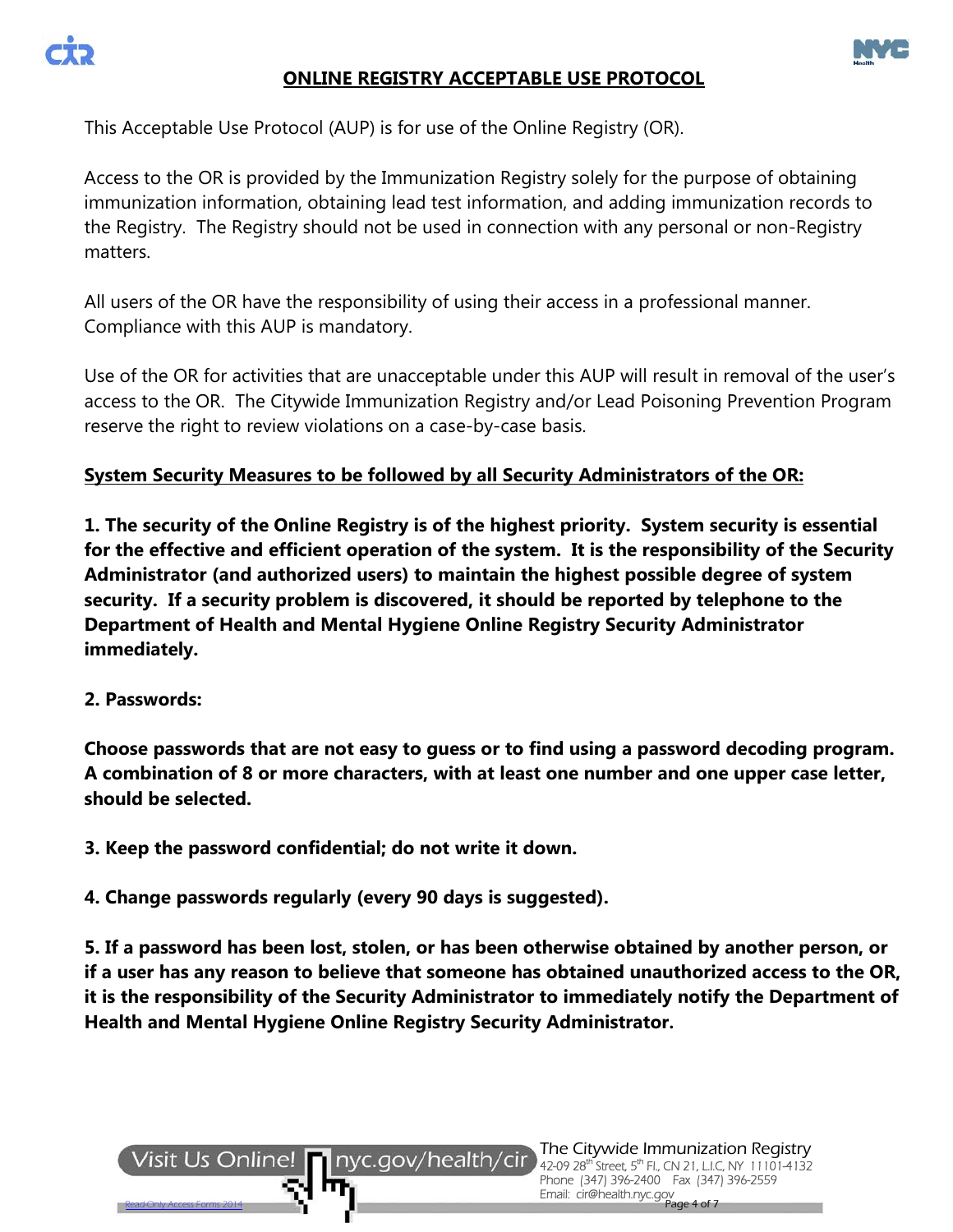Read-Only Access

**Online Registry QuickGuide** 

#### Phone: (347) 396-2400 www.nyc.gov/health/cir Fax: (347) 396-2559

**Health** 

## **Getting Connected**

- Register with the Citywide Immunization Registry (CIR ) to obtain a **facility code** or retrieve your facility code if you have forgotten it at: [https://a816-healthpsi.nyc.gov/OnlineRegistration.](https://a816-healthpsi.nyc.gov/OnlineRegistration)
- **Account set-up:** Complete the attached Online Registry Access forms and provide a valid email address. You will receive an email from [cir-reset@health.nyc.gov](mailto:cir-reset@health.nyc.gov) with your username and a timesensitive link to password set-up instructions.
- Log-in:Go to **www.nyc.gov/health/cir** (Hint: For quick and easy access, bookmark this as a favorite.) Click on the Online Registry button (shown above left). Enter your **User Name** and **Password** in the Log On screen. Click on  $\frac{1 \text{Constant}}{1}$  to get started. Follow the instructions marked with  $\odot$ , and tips, marked with
- Look for the navigation bar, shown below. Look at the available tabs on each screen.





My List Refresh My List



**Search** allows you to search the CIR for an individual's immunization record. If you cannot find an individual, and believe the individual was born in NYC after 1995, please call the CIR for assistance, at **(347)396-2400**.

- Search: Fill in all four fields (first name, last name, date of birth and gender). Click "Continue." If you are unable to find an individual's record with this option, use the Advanced Search option.
- **Advanced Search:** To improve your chances of finding an individual's record, use the advanced search combinations in the Tip box. Type the requested additional information. Click "Continue."
- If you are still unable to find the individual's record, call the CIR at **(347)396-2400**.



**MyList** contains every record your facility has looked up and found. Click on an individual's name to quickly and easily find the record.

- Search MyList:
	- $\bullet$  Type in the first few letters of the person's name to Search within **MyList**.
- View MyList:
	- You may choose the number of patients to view per page; jump to the Last Name by alphabet. MyList can be sorted by First Name, Last Name, Gender, Date of Birth (DOB), Date Last Accessed, and color-coded Status (green  $\bullet$  = up-to-date; red  $\bullet$  = past due; orange  $\bigcirc$ =due soon) by clicking on the small arrows under each column heading.
- **To remove patients**, check the boxes next to the names, and click **Remove** at the top or bottom of the column. (This will remove the individuals only from your view in MyList, not from the CIR.)

# **Reports**

**View Record** When a search is successful, the individual's immunization record and lead test history are displayed. Vaccine series are located in the left column. Vaccines administered are listed from left to right, and organized by date. The **Next Due** column to the right tells you if a seriesis complete or indicates the date the next vaccine in the series is due. Orange bubbles indicate that the reported dose is invalid. Click on the orange bubble for additional details. Clear bubbles indicate a note; they do not indicate that the dose is invalid. **(Reports** continued on next page.)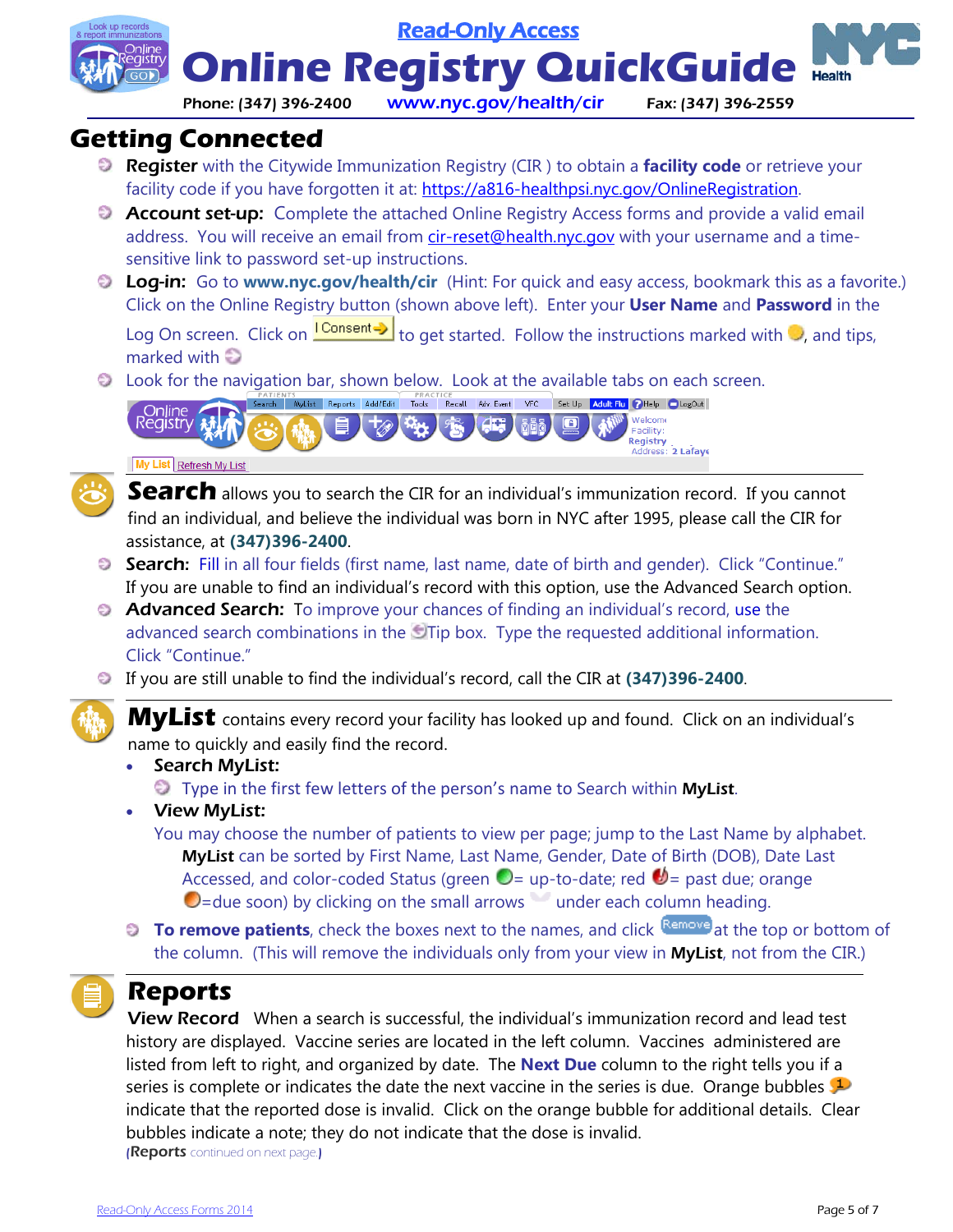

- Click o[n](https://a816-ftssl.nyc.gov/provider-client/servlet/PC?PCFunction=PrintableImmSheet&printable=true) the printer-friendly format icon  $\Xi$  to print out a copy of the record in the "grid" format. **Printing Reports:**
- **Provider Reports** You may choose the filtered report to print only valid immunizations or the unfiltered report for all immunizations reported with recommendations and comments. The Lead Test History is automatically printed unless unchecked.
- Public Report This official report may be given to parents and legal quardians or custodians for school, the Women, Infants, and Children (WIC) program, camp, or day care. Only valid shots will be displayed. Recommendations and comments will not be displayed.
- Request Fax Fill in the name and fax number (NYC area only) of the person to whom you are faxing the report, and click "Submit." The person will receive the report in about 10 minutes.
- **Pre-Completed Forms** Click on a form. The patient's immunizations and basic identifying information, will be automatically filled in. Forms may be given to the parent/guardian to give to their provider to review.
	- o **Forms currently available:** 
		- o **Child & Adolescent Health Examination Form (CH205)**
		- o **WIC Medical Referral Form for Infants and Children**
		- o **Early Intervention Program Referral Form (EIP-16)**

**Tools** contain materials and features useful for your practice.

- Immunization Schedule
- Lead References



**Recall/Reminder** allows you to identify patients on your MyList who may be due immunizations. This feature allows you to print letters and address labels, or a list of addresses and phone numbers. You may produce a recall/reminder list based on **MyList** or customized options.

View the online *Coverage/Reminder/Recall Guide* for details.



**Set-Up** contains set-up features useful for the user or the practice.

• Default Settings You may choose settings to always start with a Simple or Advanced Search. Choose settings for MyList to view between 10 and "all" patients. You may choose how you want your list sorted, such as by Last Name.

Change Password

- How to request to Reset your Password
- If you forget your password and/or are locked out, please contact your Site Security Administrator (SSA). Your SSA will be able to view your account and send you a link via email to reset your password. **You must provide a valid email address**. The reset email will come from [cir-reset@health.nyc.gov](mailto:cir-reset@health.nyc.gov) and will expire after **4 days**.
- Site Security Administrators need to contact the DOHMH Security Administrator at: [cir-reset@health.nyc.gov.](mailto:cir-reset@health.nyc.gov)

Passwords must be at least 8 characters long, contain at least one number, and have at least one upper-case letter:

- 1. Uppercase alphabet characters (A-Z)
- 2. Lowercase alphabet characters (a-z)
- 3. Arabic numerals (0-9).
	- *Example*: reG1stry

(Set-Up continued on next page.)